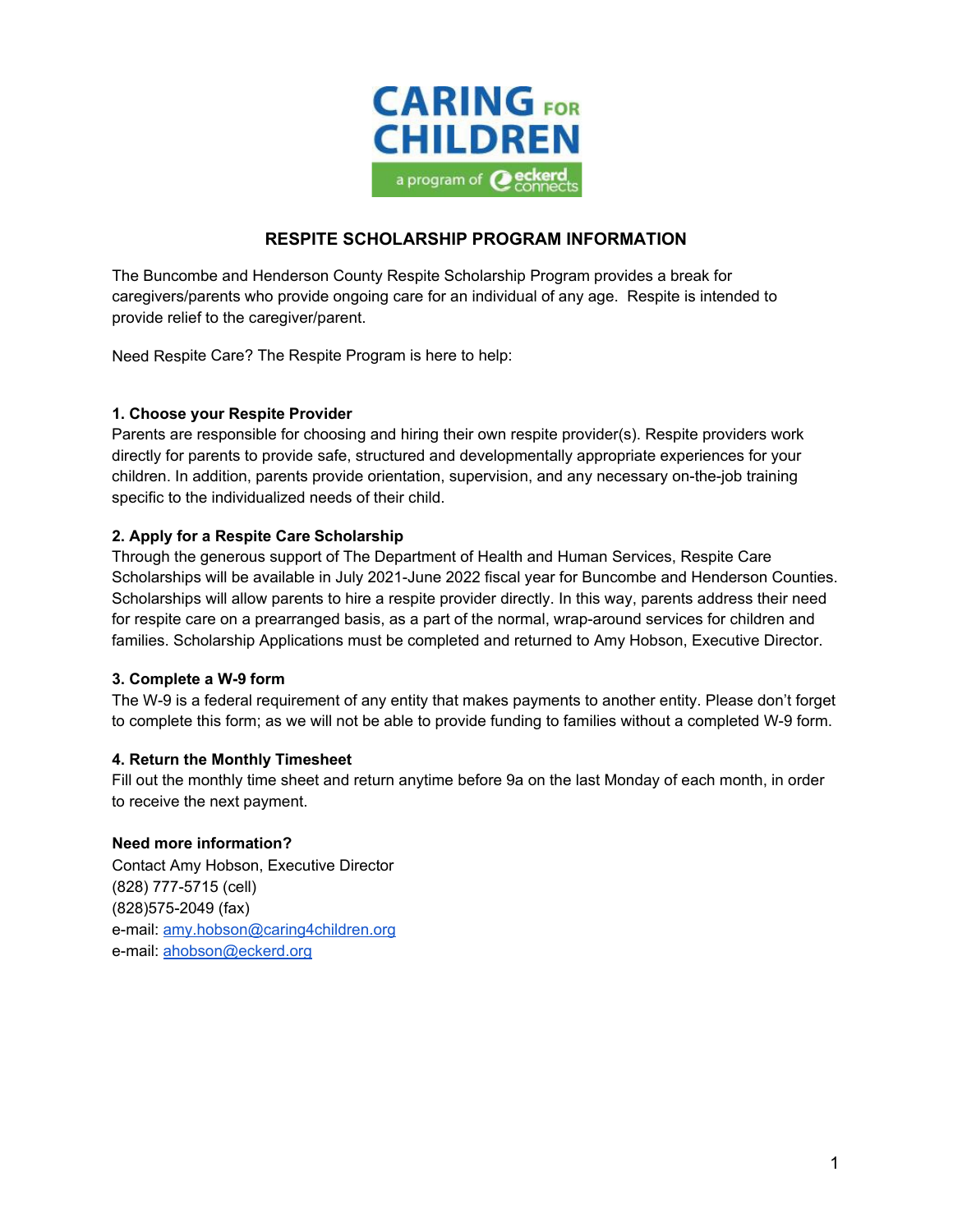

## **RESPITE SCHOLARSHIP APPLICATION July 2021- June 2022**

|                                                                                                                                                                             |            | Date of Birth: Age: Age: |
|-----------------------------------------------------------------------------------------------------------------------------------------------------------------------------|------------|--------------------------|
|                                                                                                                                                                             |            |                          |
| Mailing Address: Mail and Mail and Mail and Mail and Mail and Mail and Mail and Mail and Mail and Mail and Mail                                                             |            |                          |
|                                                                                                                                                                             |            |                          |
| Is there an open Child Protective Services case with DSS                                                                                                                    | <b>Yes</b> | No                       |
| Is your child receiving funding for respite, or respite from any other resources?                                                                                           |            | Yes<br><b>No</b>         |
| Tell us why you need respite. Please describe your circumstances that represent the<br>need for respite and how getting a break would be beneficial to you and your family. |            |                          |
|                                                                                                                                                                             |            |                          |
|                                                                                                                                                                             |            |                          |
|                                                                                                                                                                             |            |                          |
|                                                                                                                                                                             |            |                          |
|                                                                                                                                                                             |            |                          |
|                                                                                                                                                                             |            |                          |

# **Respite Provider(s): (use additional sheets if needed)**

| Provider's Name:                             | Provider's Name:       |
|----------------------------------------------|------------------------|
| Address:                                     | Address:               |
| City, State, Zip: __________________________ | City, State, Zip: 1980 |
| Phone Number:                                | Phone Number:          |
| Email:                                       | Email:                 |
|                                              |                        |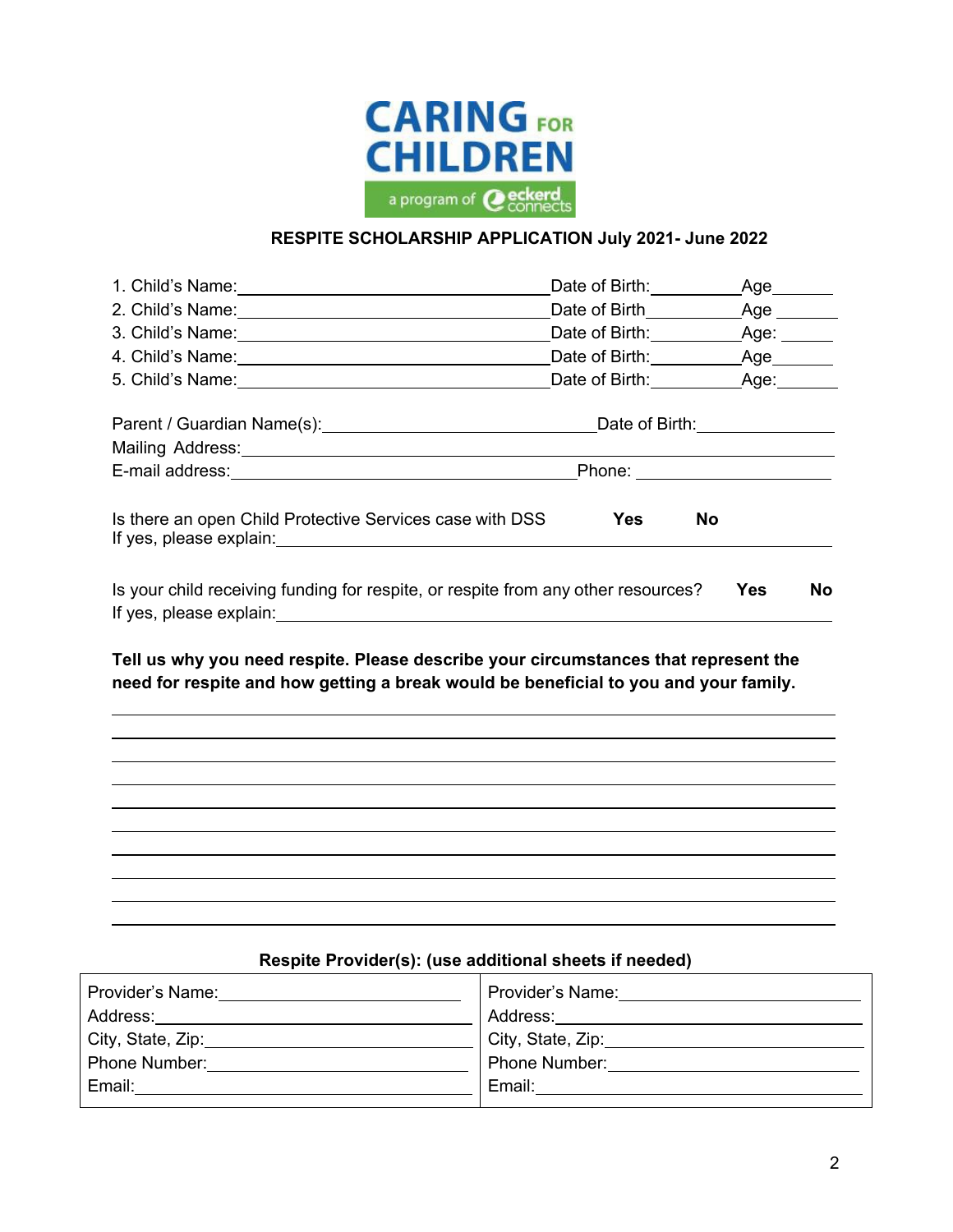

# **RESPITE AGREEMENTS, CONSENTS, AND RELEASE OF LIABILITY** (1 of 2)

## **Please place a check mark in the appropriate box to indicate your consent to each area below and then place your signature on the next page:**

### **Use of Respite Scholarship Funds**

I agree, if my application for respite funds is approved, to use the funds solely to help me pay for respite care according to the respite guidelines of the grant criteria. The grant criterion stipulates that respite is to be used for the caregiver to receive a break. The state has made it very clear that respite is not to be used for parent appointments, surgery/recovery, going to work, attending school, running errands, grocery shopping, etc. These situations require childcare or a babysitter. In addition, the scholarships are not to be used to pay for a special program for your child to attend or afterschool costs, etc. Also stressed is that no part of the scholarship is to be used to pay for dinner, movies, entertainment, etc., while you are getting a break. The entire amount is to pay your respite provider. I understand and agree to use respite funding to pay for a respite provider according to the guidelines above.

**Yes No**

#### **Release of Liability**

I understand that Eckerd Connects/CARING For Children, Inc. is in no way responsible for the direct delivery or supervision of my respite provider and that Eckerd Connects/CARING For Children, Inc. is not responsible or liable for any act or omission by my Respite Provider, the parents, or the child(ren) involved.

**Yes No**

#### **Choosing and Employing a Respite Provider**

I understand that I am responsible to choosing, hiring, employing, orienting, scheduling, supervising, paying, and firing my own respite provider I understand that my respite caregiver will be employed or contracted solely by me, and furthermore that it is my responsibility to make sure that my Respite Provider is competent to care for my children.

**Yes No**

#### **Payment Conditions**

I understand that I will be responsible for paying the rate for respite care as agreed upon by my respite provider and me. If my request for Respite Scholarship funds is approved, CARING for Children, Inc. will issue a check to me for the allowable payment amount, and I understand that I will be responsible for paying the respite provider directly. I understand that if Respite Scholarship funds are insufficient to cover the entire cost of care, that I am nevertheless responsible for paying the entire cost of Respite Care.

**Yes No**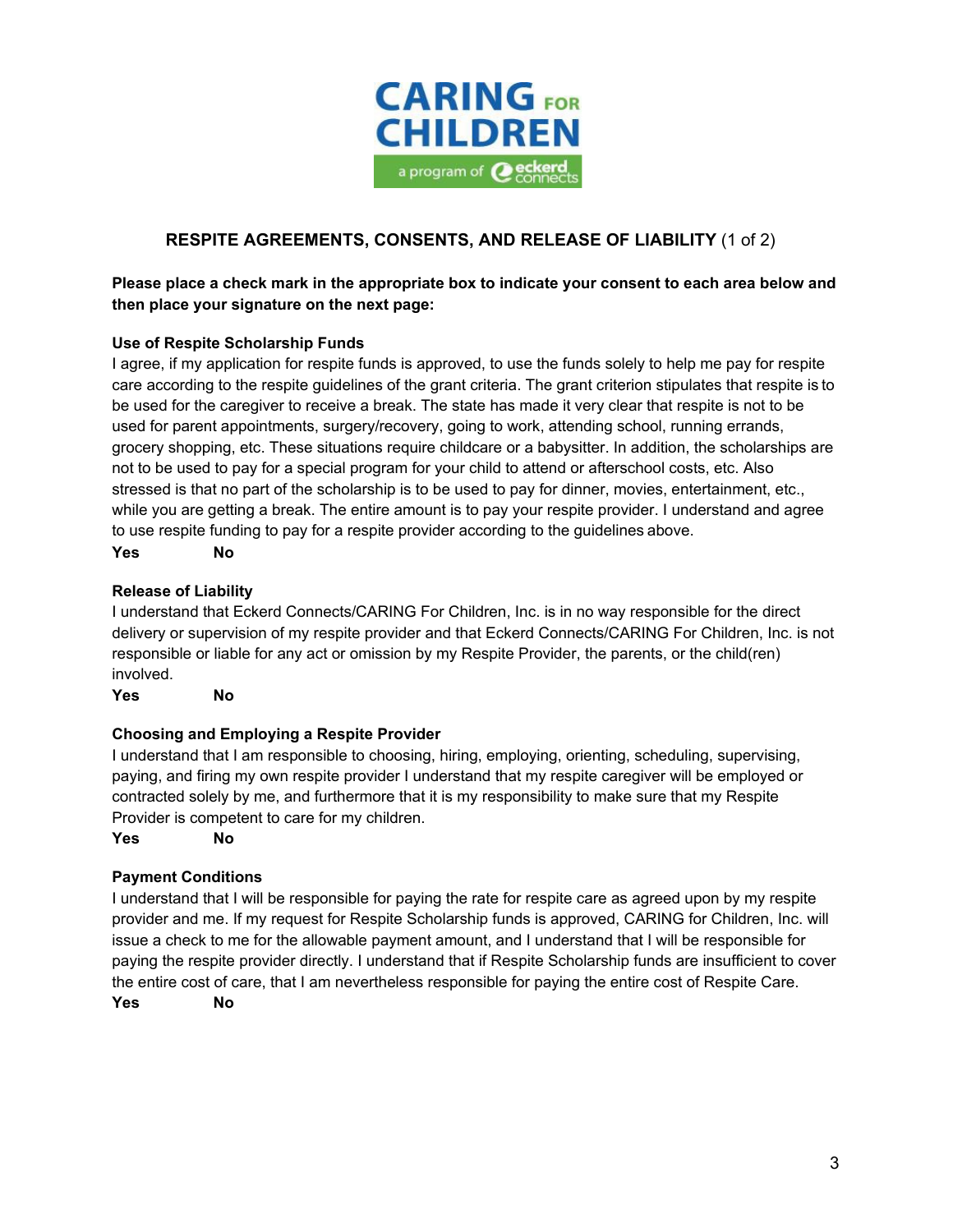## **AGREEMENTS, CONSENTS, AND RELEASE OF LIABILITY** (2 of 2)

### **Quarterly Reporting and Survey Data**

I agree to participate in a phone survey once annually and quarterly survey reports that will be mailed or emailed to me quarterly.

**Yes No**

### **Mandated Reporting**

By law, CARING for Children staff are mandated to report within any suspicions of abuse and neglect to state authorities. I understand staff are mandated reporters.

**Yes No**

#### **Confidentiality Agreement**

Clients of Eckerd Connects/CARING for Children have the right to privacy and confidentiality which is a right protected by Federal and State law. These laws are intended to protect a person's identity and personal information. It is important to CARING to ensure your privacy and that of your fellow clients. In an effort to maintain each client's rights, CARING asked for your agreement to respect the confidentiality rights of other clients in the program and their families by keeping the full name or personal information of any client in the program to yourself. My signature indicates my agreement and understanding that confidentiality is important and that I will be held accountable for keeping this agreement.

#### **Yes No**

### **Benefits and Risks of Respite**

Respite care allows caregivers and family members a much-needed break from the stresses of caregiving while their child continues to receive the level of personalized care required. The short-term relief provided by respite care has been shown to combat the stresses that lead to caregiver burnout and, by extension, help lower some of the risk factors involved with a caregiver's role. The risk associated with the Respite Scholarship Program is that the family must choose the provider and is responsible for ensuring that the provider is qualified to provide respite services.

**Yes No**

#### **Grievance Process**

Eckerd Connects/CARING for Children addresses all issues through the combined efforts of the client, families, agencies, and staff. Every effort will be made to resolve identified problems directly with the appropriate program staff. However, when a client, parent, or agency representative is not satisfied with the resolution or has a complaint regarding a specific incident or policy interpretation, that person has the right to file a grievance. The process for the client to follow is outlined on the next page of this document. The parent, guardian, or agency representative may phone or mail a letter to the appropriate Operations Director to state the concern. The individual will investigate the issues and respond in a timely manner. There will be no retaliation against the person filing a grievance.

**Yes No**

**My signature below acknowledges that the above consents were explained to me to my satisfaction, and that I provide consent to the above authorizations where I checked "YES.**"

Name of Parent/Guardian/Family: Signature:

Date: **Date:**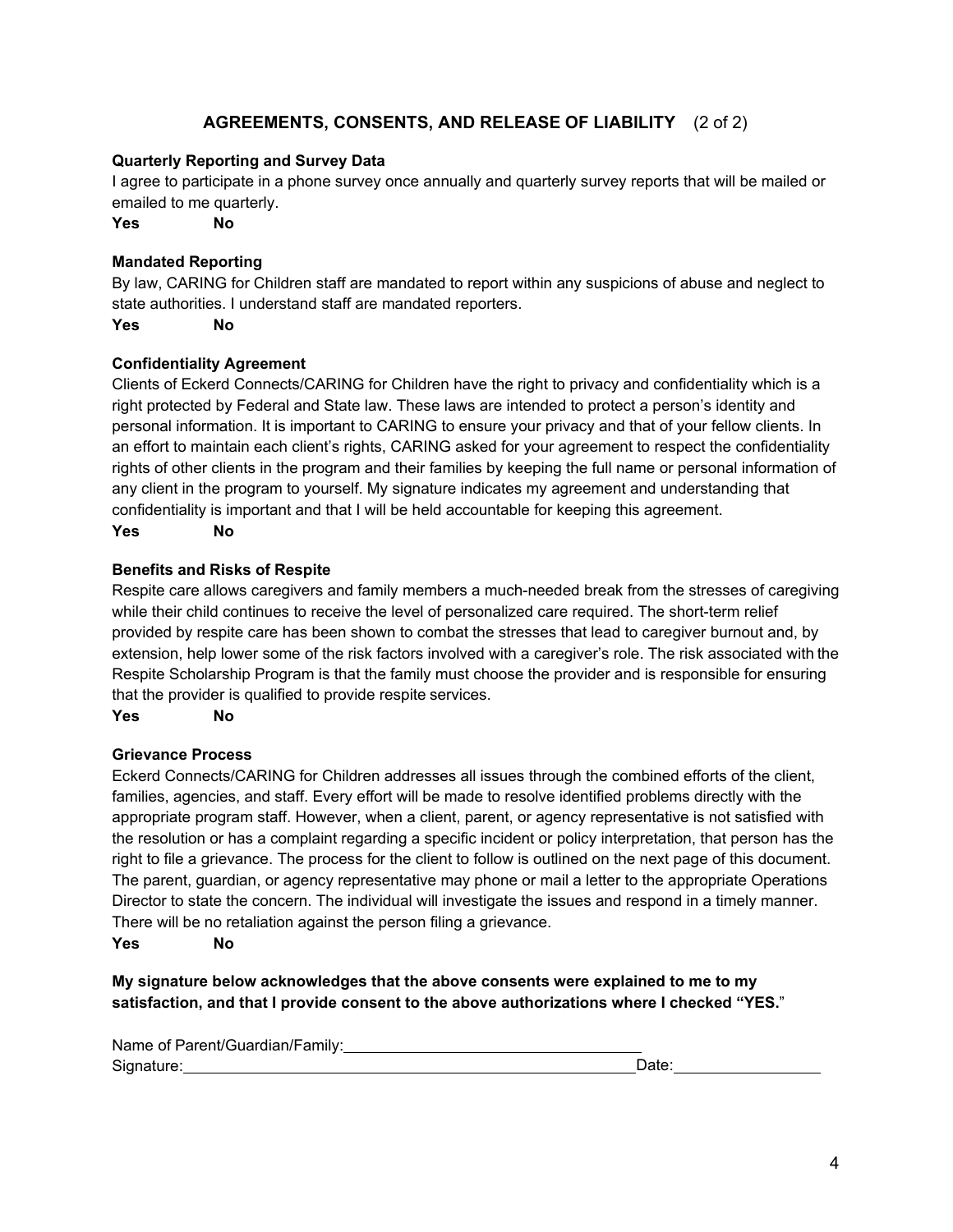

## **CARING FOR CHILDREN ~ GRIEVANCE PROCEDURE**

### **Families/parents/guardians/caregivers,**

Anytime you think an action taken by the Director is unjust, or you believe you have been treated unfairly; you have the right to make a complaint. This complaint is called a grievance. To file a grievance, this is what you should do:

**Step 1:** The Director will attempt to resolve the complaint with you by discussing the situation with you. If you are not satisfied with this, you have the right to notify the Eckerd Connects Vice President of Operations.

**Step 2:** The Director will let you know that you have the right to file a written grievance with the Vice President of Operations. You may hand write your complaint on plain paper or on a Grievance Form your Program Director will give you. You must sign this complaint.

Within five working days of receipt of this complaint:

**Step 3:** If you do not agree with the results of the grievance, you have a right to appeal to the Eckerd Operations Chief Operating Director – Alex Reed. You must file this appeal within 14 days of receipt of your letter. Once the Chief receives your letter, there is a 5 day period for investigation and notification to you of the results and any action required.

Following are the addresses for the above identified staff:

| <b>Vice President of</b> |  |
|--------------------------|--|
| <b>Operations Eckerd</b> |  |
| Connects                 |  |
| 100 Starcrest Drive      |  |
| Clearwater, FL 33765     |  |

**My signature below acknowledges that the above procedure was explained to me, I understand it, and have received a copy of it in the Program Application.**

Signature: Date: Date: Date: Date: Date: Date: Date: Date: Date: Date: Date: Date: Date: Date: Date: Date: Date: Date: Date: Date: Date: Date: Date: Date: Date: Date: Date: Date: Date: Date: Date: Date: Date: Date: Date: D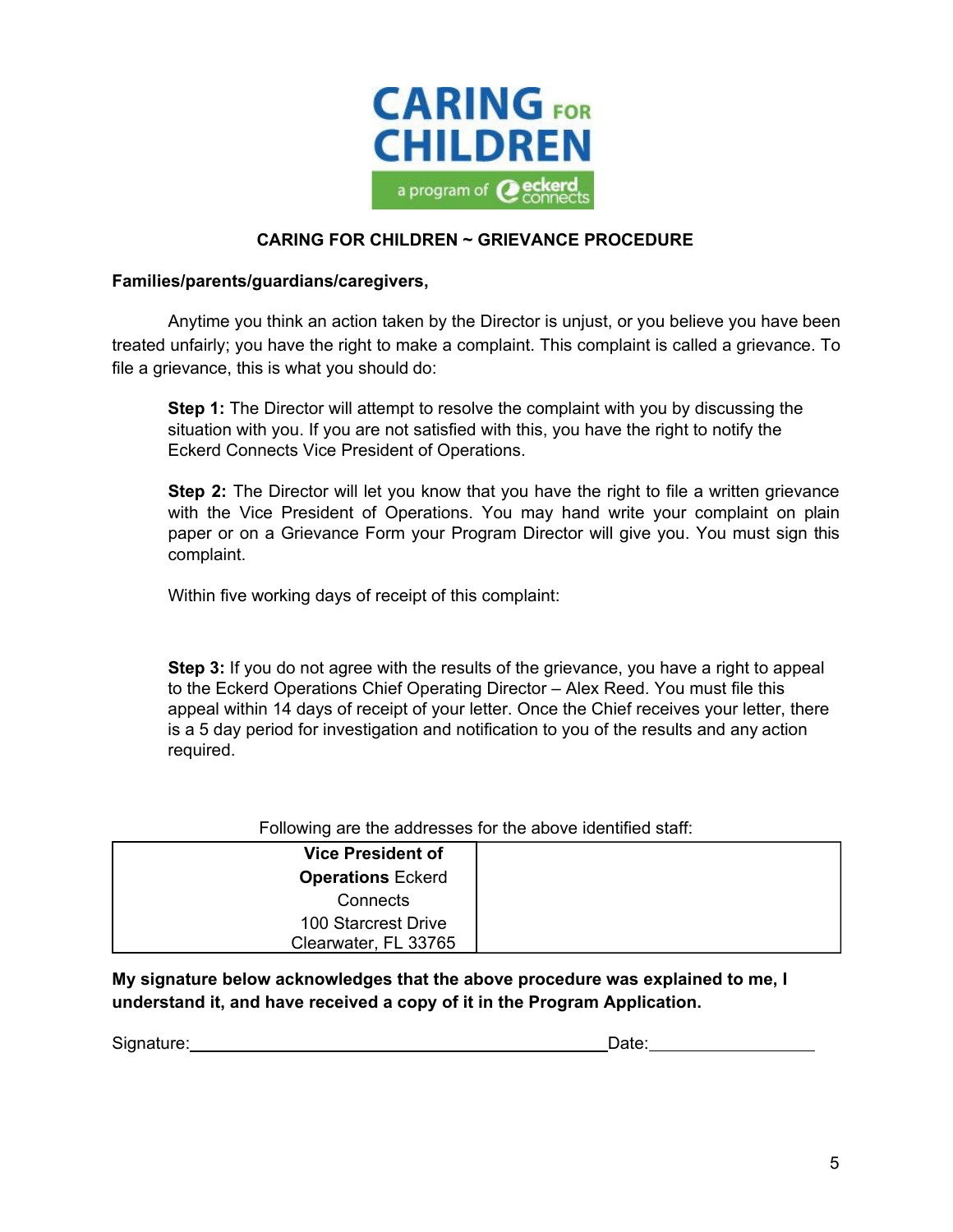

# **CARING FOR CHILDREN ~ CLIENT RIGHTS**

## **My Rights:**

- 1. The right to be treated respectfully, fairly, courteously, consistently, with dignity and without prejudice regardless of national origin, age, religion, disability status, gender or sexual orientation, or marital status.
- 2. The right to privacy.
- 3. The right to receive services offered by the program.
- 4. The right to report any concerns of abuse or neglect.
- 5. The right to know that if we suspect that you have been abused or neglected, or if you have abused or neglected someone, we are required to report it.
- 6. The right to freedom of thought, conscience, and the practice of religious beliefs.
- 7. The right to express your opinion about your situation, what you want to accomplish, how you are being treated and the services you receive, and to know what services and supports are available to you.
- 8. The right to receive services in a safe and healthy environment.
- 9. The right to have a say in the development of your service/treatment plan.
- 10. The right to know what rules apply to how you behave and the consequences of behavior choices.
- 11. The right to refuse any service or treatment except in life threatening situations or when the law or court order those rights. If services are refused, referral to a community resource will be provided to you.
- 12. The right to express concerns without fear of someone getting back at you.
- 13. The right to know how to contact someone in case of emergency.

## **My Responsibilities:**

- 1. I am responsible to ask questions about and for knowing what is expected of me by the program.
- 2. I am responsible to ask questions about, know what is expected of me, and follow my part in my service/treatment plan.
- 3. I am responsible for expressing my needs and goals as it relates to the service(s) being delivered.
- 4. I am responsible for telling Eckerd Connect Caring for Children staff working with me aboutmyself and my family and any problems that I am facing.
- 5. I am responsible for letting CARING staff working with me know about changes at home.
- 6. I am responsible for avoiding illegal activities.
- 7. I am responsible for reporting to staff grievances that I may have and any mistreatment I may experience.

My signature below acknowledges that I have read the above identified rights and responsibilities, or have had them read to me, and have been given the opportunity to ask questions to ensure understanding to my satisfaction, for which I am acknowledging.

Parent Guardian:

(Signature) (Print) (Date)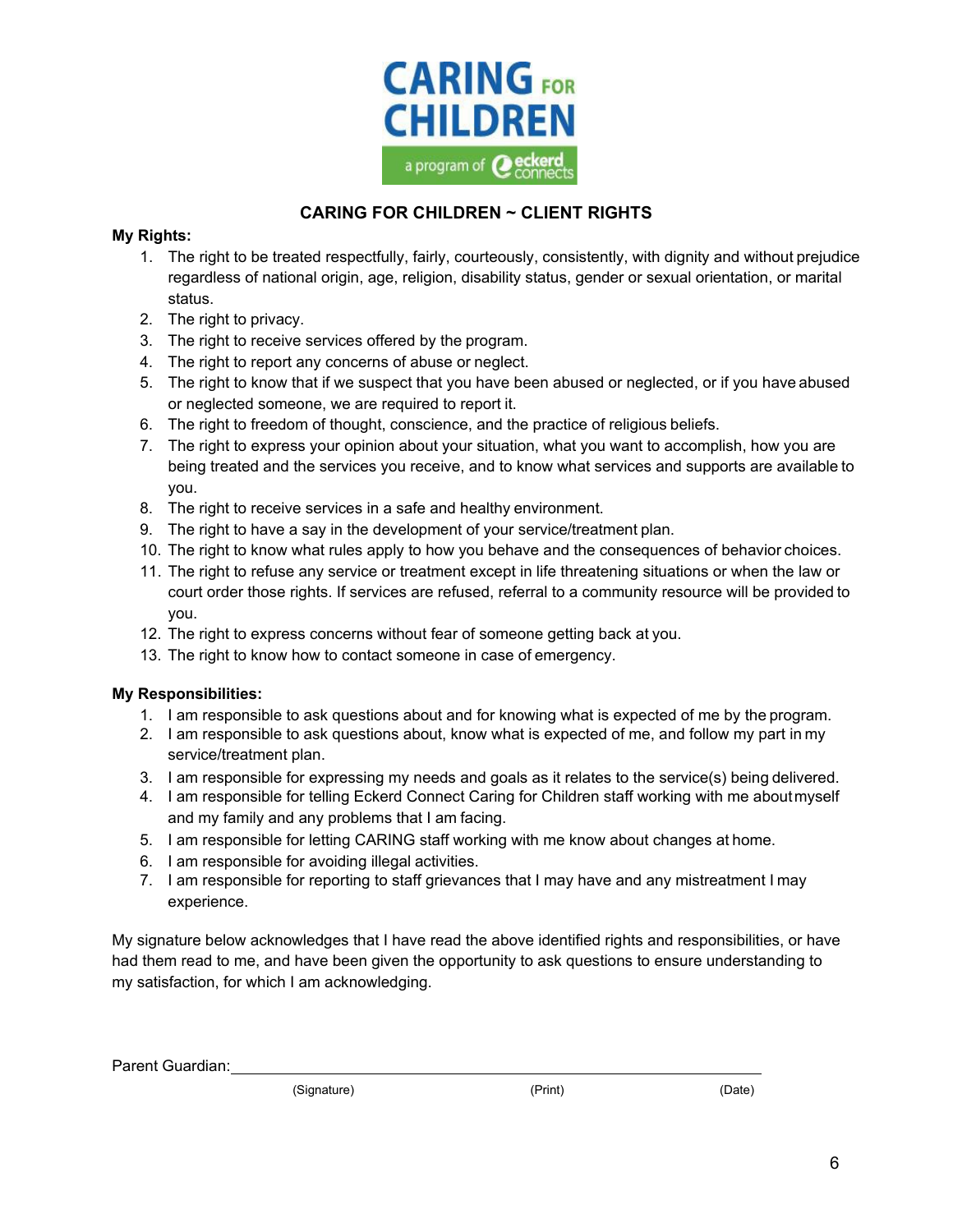

## **CARING FOR CHILDREN ~ NOTICE OF PRIVACY PRACTICES (1 of 4)**

This notice describes how health information about you may be used and disclosed and how you can get access to this information. **Please review it carefully.**

We have a legal duty to safeguard your protected health information (PHI).

We are legally required to protect the privacy of your health information. We call this information "protected health information", or "PHI" for short. It includes information that identifies you and that has been created or received by us about (1) your past, present, or future health or condition(s); (2) the provision of health care to you; or (3) the payment for this health care.

We are providing you with this notice about our privacy practices that explains how, when, and why we use and disclose your PHI. With some exceptions, we may not use or disclose any more of your PHI than is necessary to accomplish the purpose of the use or disclosure.

We are legally required to follow the privacy practices that are described in this notice. However, we reserve the right to change the terms of this notice and our privacy policy at any time. Any changes will apply to the PHI we already have. If we make an important change to our policies, we will promptly change this notice, post a new notice in the main lobby area of the program, and have copies available for distribution.

You can request a copy of this notice from the contact person listed in Section V below at any time and can view a copy of the notice on our website at [http://www.eckerd.org.](http://www.eckerd.org/)

Note to parents/guardians: If you are reading this notice as your child's personal representative, this notice describes our privacy practices with respect to your child. Please let us know if you have any questions.

How we may use and disclose your PHI.

We use and disclose PHI for many different reasons. For some of these uses or disclosures, we need your specific authorization, while for others, we do not. Below, we describe the different categories of our uses and disclosures.

A. We may use and disclose PHI for the following reasons without a written authorization.

1. For treatment, payment, or health care operations

a. For treatment. We may disclose your PHI to physicians, nurses, mental health professionals, and other health care personnel who provide you with health care services or are involved in your care. For example, we may disclose your PHI to your primary care physician for treatment purposes.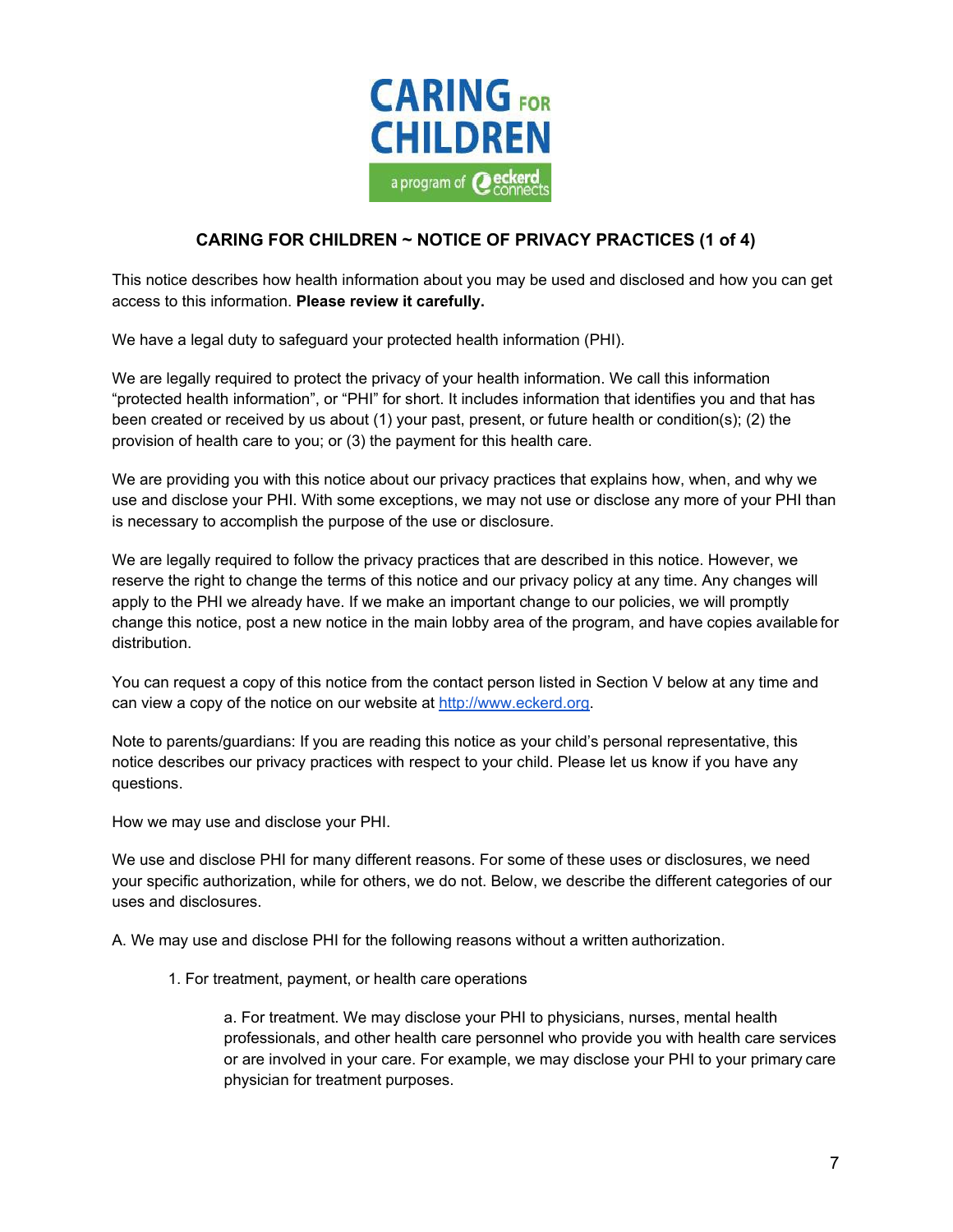## **CARING FOR CHILDREN ~ NOTICE OF PRIVACY PRACTICES (2 of 4)**

b. To obtain payment for treatment. We may use and disclose your PHI in order to bill and collect payment for the treatment and service provided to you. For example, if a service we provide is billable to a third party insurance company or to Medicaid, we may submit the information to them that is necessary for payment.

c. For health care operations. We may disclose your PHI in order to operate our program. For example, we use your PHI to evaluate the quality of the health care services you received.

2. When a disclosure is required by law. For example, we are required to make disclosures about victims of abuse, neglect, or domestic violence to the appropriate agency.

3. For public health activities. For example, we are required to report information pertaining to certain diseases to local health authorities.

4. For health oversight activities. For example, we will provide the necessary information to assist a government agency conducting an investigation or inspection of our health care activities.

5. For judicial and administrative proceedings or for certain law enforcement purposes. For example, we may provide PHI in response to an order of the court, or we may provide limited PHI in response to a law enforcement official's request for such information for the purpose of identifying or locating a suspect, fugitive, material witness, or missing person.

6. For research purposes. For example, in certain circumstances, we may provide PHI in order to conduct research.

7. To avert a serious threat to health or safety. For example, we may disclose PHI if in good faith we believe it is necessary to prevent or lessen a serious and imminent threat to the health or safety of a person or the public.

8. For specific government purposes. For example, we may disclose PHI if we believe it is a matter of national security.

9. For fundraising activities. For example, we may mail information about various fundraising activities or events to you. If you do not wish to be contacted as part of our fundraising efforts, please contact the person listed in Section V below.

B. Other uses and disclosures of your PHI not listed above, and permitted by the laws that apply to us, will be made only with your written authorization. If you choose to sign an authorization to disclose your PHI, you may revoke (i.e., take back) it in writing at any time, except to the extent that we have already taken action based on the original authorization. You have the following rights with respect to your PHI:

C. The right to request limits on uses and disclosures of your PHI. We are not required, however, to agree or comply with your request. In order to exercise this right, you can put your request in writing to the program supervisor or directly to the organization's privacy officer (see contact information in Section VI). Please detail your request with any specific instructions on how to limit disclosures of your PHI.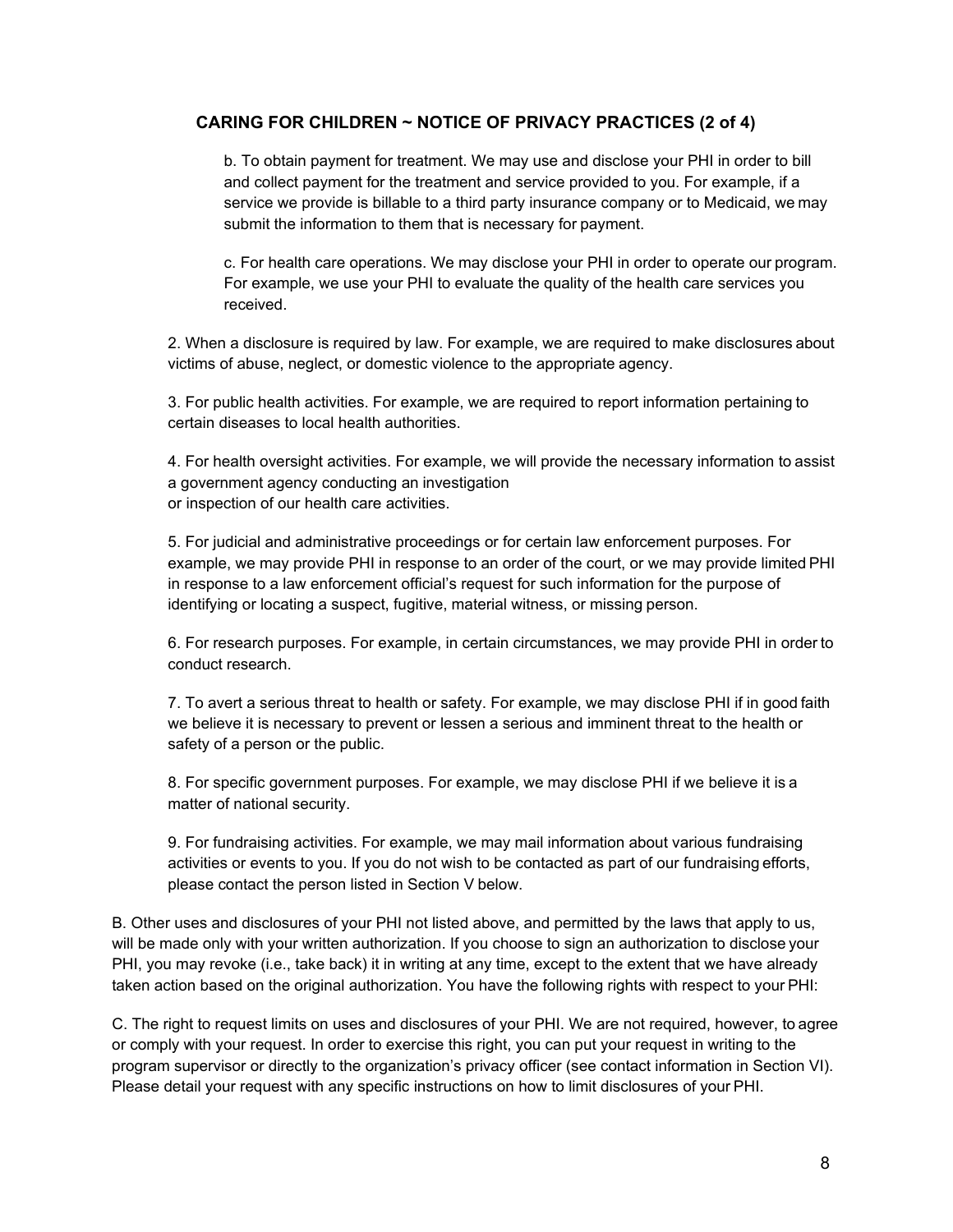## **CARING FOR CHILDREN ~ NOTICE OF PRIVACY PRACTICES (3 of 4)**

D. The right to choose how we send PHI to you. You have the right to ask that we send information to you to an alternate address (e.g., your work address rather than your home address) or by alternate means (e.g., email instead of regular mail). We must agree to your request so long as we can easily provide it in the format you requested. In order to exercise this right, you can put your request in writing to the program supervisor or directly to the organization's privacy officer (see contact information in Section VI). Please detail your request with any specific instructions on how to send the information to you.

E. The right to see your PHI. In most cases you also have the right to look at or get copies of your PHI that we have, but your request must be made in writing. If we do not have your PHI, but know who does, we will tell you how to get it. We will respond to you within 30 days after receiving your written request. In certain cases, we may deny your request. If we do, we will tell you, in writing, our reasons for the denial and explain your right to have the denial reviewed. Instead of providing the PHI you requested, we may provide you with a summary or explanation of the PHI as long as you agree to that in advance. In orderto exercise this right, you can put your request in writing to the program supervisor or directly to the organization's privacy officer (see contact information in Section VI). Please detail your request with any specific preferences.

F. The right to receive an electronic copy of electronic records. If we maintain PHI in an electronic format, you have the right to request this PHI be sent to you or another entity in electronic format. If we are not able to send in electronic format, we will comply with the request by producing a hard copy of the requested PHI. In order to exercise this right, you can put your request in writing to the program supervisor or directly to the organization's privacy officer (see contact information in Section VI). Please detail your request with any further requests.

G. The right to correct or update your PHI. If you believe that there is a mistake in your PHI, or that a piece of important information is missing, you have the right to request that we correct the existing information or add the missing information. You must provide the request and your reason for the request in writing. We will respond within 60 days of receiving your request. If we approve your request, we will make the change to your PHI, tell you that we have done so, and tell others that need to know about the change. We may deny your request in writing if the PHI is (i) correct and complete, (ii) not created by us, (iii) not allowed to be disclosed, or (iv) not part of our records. Our written denial will state the reasons for the denial and explain your right to file a written statement of disagreement. If you don't file a written statement of disagreement, you may alternatively ask that your original request and our denial be attached to all future disclosures of your PHI. In order to exercise this right, you can put your request in writing to the program supervisor or directly to the organization's privacy officer (see contact information in Section VI). Please detail your request with any specific edits or updates.

H. The right to receive notification if and when your PHI is breached. A breach is when there is an unauthorized acquisition, access, use or disclosure of PHI that compromises the security or privacy of this information.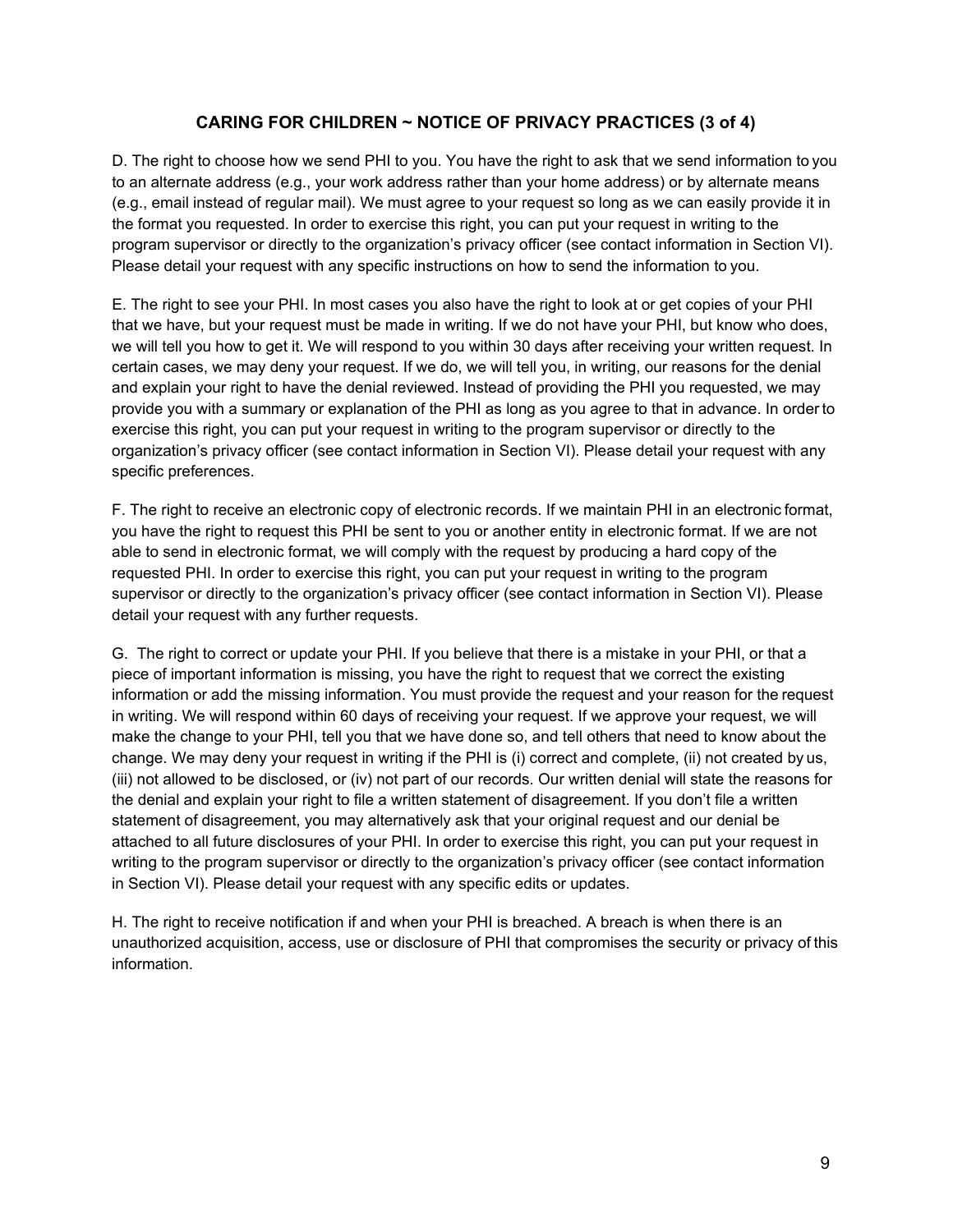## **CARING FOR CHILDREN ~ NOTICE OF PRIVACY PRACTICES (4 of 4)**

I. The right to get a list of the disclosures we have made. You have the right to get a list of those instances in which we have disclosed your PHI. The list will not include uses or disclosures made to you; those related to treatment, payment, or health care operations; those that were authorized by you; those made for national security purposes; or in certain circumstances, those made to correctional institutions or for other law enforcement custodial situations. In order to exercise this right, you can put your request in writing to the program supervisor or directly to the organization's privacy officer (see contact information in Section VI). All requests must be made in writing and you must specify the time period for which you want to receive a list of disclosures. This time period may not be longer than six years and may not include dates prior to April 14, 2003. We will respond within 60 days of receiving your request. The list we will give you will include the date of the disclosure, to whom the PHI was disclosed (including the address if known), a brief description of the PHI disclosed, and a brief statement of the reason for the disclosure.

J. The right to get this notice by email. You have the right to get a copy of this notice by email. Even if you have agreed to receive the notice via email, you also have the right to request a paper copy of this notice.

How to express concerns about our privacy practices:

If you think that we may have violated your privacy rights, or you disagree with a decision we made about access to your PHI, you may file a complaint with the person listed in Section V below. You also may send a written complaint to the Secretary of the Department of Health and Human Services, 200 Independence Avenue, S.W., Washington, D.C. 20201. We will take no retaliatory action against you if you file a complaint about our privacy practices.

## **The person to contact for information about this notice.**

If you have any questions about this notice or any complaints about our privacy practices, or would like to know how to file a complaint with the Secretary of the Department of Health and Human Services, please contact Keith Gauthier, Director of Risk Management & Privacy, who can be reached at (800) 222-1473, via email at [kgauthier@eckerd.org o](mailto:kgauthier@eckerd.org)r by traditional mail at 100 Starcrest Drive, Clearwater, FL 33765.

Eckerd Connects Organizational Privacy Officer is currently Keith Gauthier. His contact info is: Phone: (800) 222-1473 Email: [kgauthier@eckerd.org](mailto:kgauthier@eckerd.org) Mailing Address: 100 Starcrest Drive, Clearwater, FL 33765 Effective date of this notice: This notice is effective as of April 14, 2003. It was last updated March, 2016.

## ACKNOWLEDGMENT OF RECEIPT OF NOTICE OF PRIVACY PRACTICES

My signature below acknowledges that I have:

- Had Eckerd Connects Notice of Privacy Practices explained to me.
- Been given the opportunity to ask questions to ensure understanding of its content to my satisfaction.
- Received a copy of the document by way of the Program Handbook that has been provided to me during intake/admission.

Parent/Guardian:

(Signature) (Print) (Date)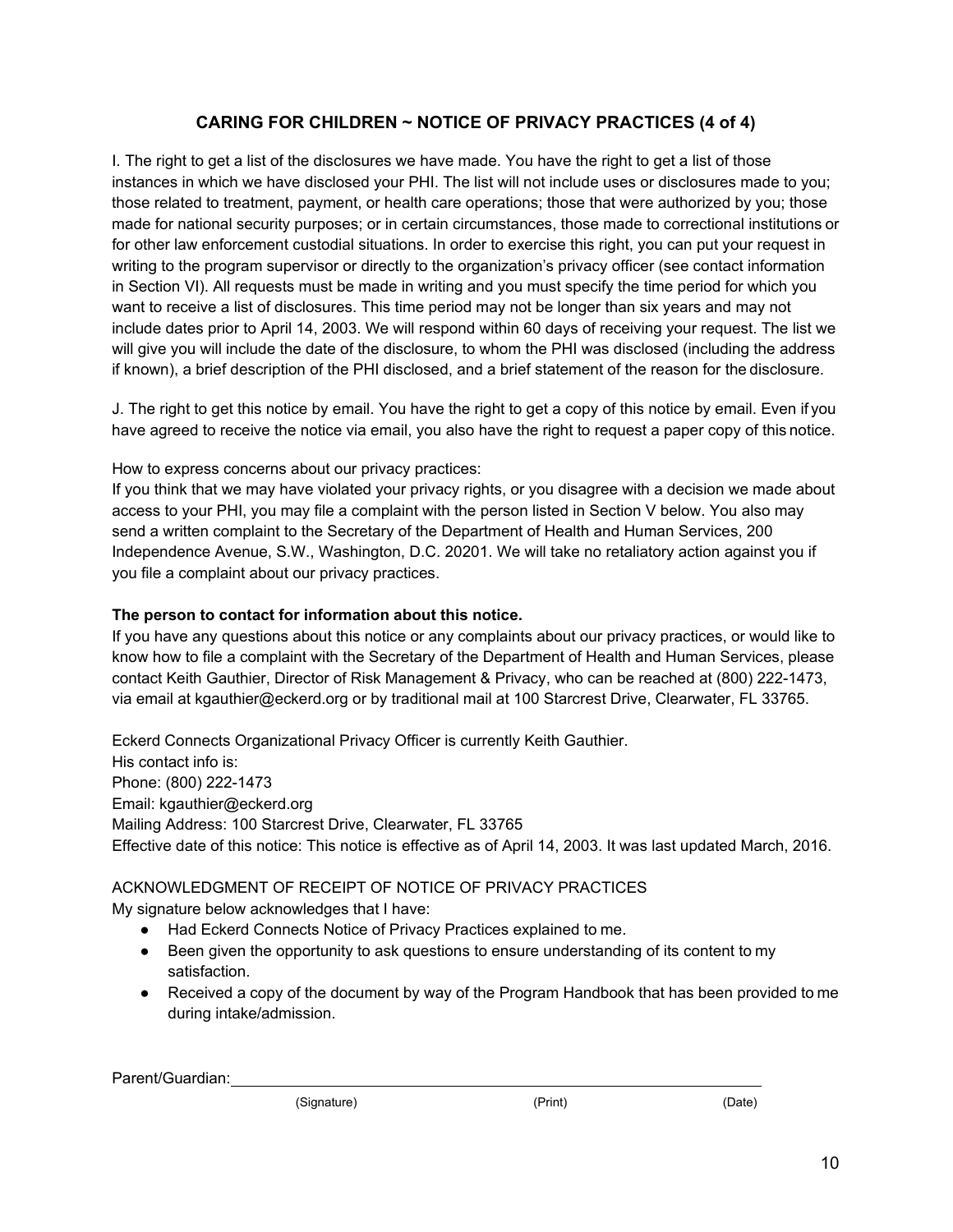

# **CARING FOR CHILDREN/Eckerd Connects ~ DEMOGRAPHIC INFORMATION (This information is for demographic evaluation purposes only)**

Please describe the stress you are experiencing and how it is impacting your life and family:

| Rate this level of stress from 1 2 3 4 5 6 7 8 9 10                                                                                  |                                                                                              |  |  |  |
|--------------------------------------------------------------------------------------------------------------------------------------|----------------------------------------------------------------------------------------------|--|--|--|
|                                                                                                                                      | Race/Ethnicity (please choose the ONE that best describes what you consider yourself to be): |  |  |  |
| Native American or Alaskan Native                                                                                                    | Native American or Alaskan Native                                                            |  |  |  |
| Native Hawaiian/Pacific Islander                                                                                                     | <b>Multi-Racial</b>                                                                          |  |  |  |
| African American                                                                                                                     | Hispanic or Latino                                                                           |  |  |  |
| Asian                                                                                                                                | <b>Middle Eastern</b>                                                                        |  |  |  |
| White (Non-Hispanic)                                                                                                                 | Other: $\sqrt{ }$                                                                            |  |  |  |
| <b>Marital Status:</b><br>Single<br>Widowed<br>Married<br><b>Family Housing:</b><br>Own Shared housing w/ friends/relatives Homeless | Partnered<br><b>Divorced</b><br>Separated<br>Rent<br>Temporary                               |  |  |  |
| <b>Family Income:</b><br>\$0 - \$10,000/year \$10,001 - \$20,000/year<br>$$30,001 - $40,000/\text{year}$ \$40,001 - \$50,000         | $$20,001 - $30,000$ /year<br>More than \$50,000                                              |  |  |  |
| <b>Highest Level of Education:</b><br>Elementary/Junior High School Some High School                                                 | High School Diploma or GED                                                                   |  |  |  |
| <b>Trade/Vocational Training</b>                                                                                                     | Some College 2-Year College (Associate's Degree)                                             |  |  |  |
| 4-Year College (Bachelor's Degree) Master's Degree                                                                                   | Ph.D. or Other Advanced Degree                                                               |  |  |  |
| Which, if any, do you receive? Check all that apply.                                                                                 |                                                                                              |  |  |  |
| <b>Food Stamps</b>                                                                                                                   | Medicaid (State Health INS)                                                                  |  |  |  |
| <b>Earned Income Tax Credit</b>                                                                                                      | <b>TANF</b>                                                                                  |  |  |  |

Head Start/Early Head Start Services None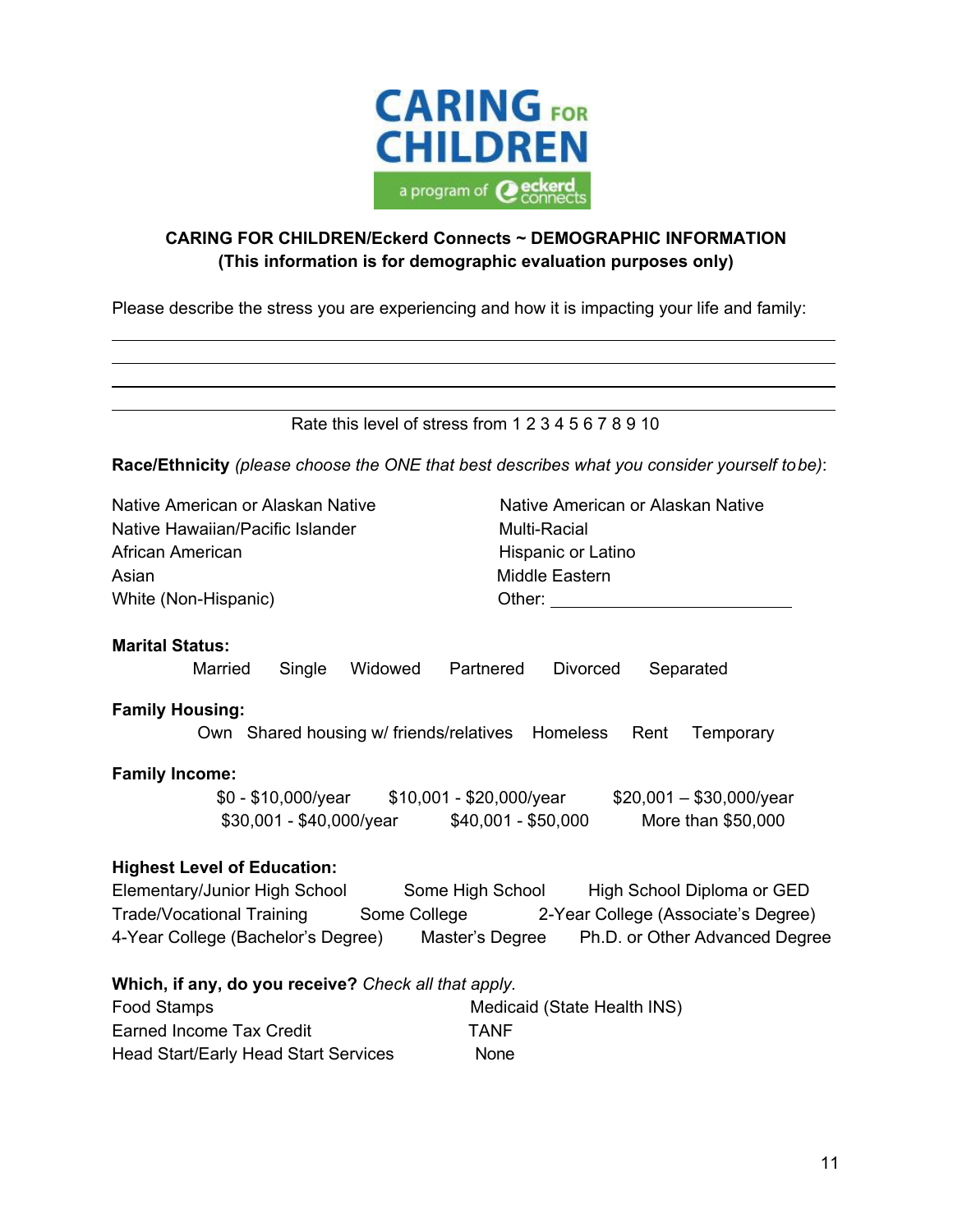## **CARING FOR CHILDREN/Eckerd Connects~ DEMOGRAPHIC INFORMATION (This information is for demographic evaluation purposes only)**

Please write the number that describes how often the statements are true for you or your family. The numbers represent a scale from 1-7 where each number represents a different amount of time. The number 4 means that the statement is true about half the time. This helps determine that the Respite Scholarship is helpful to you and your family.

1. Never 2. Very Rarely 3. Rarely 4. About Half the Time 5. Frequently 6. Very Frequently 7. Always

- 1. In my family, we talk about problems.
- 2. When we argue, my family listens to "both sides of the story."
- 3. In my family, we take time to listen to each other.
- 4. My family pulls together when things are stressful.
- 5. My family is able to solve our problems.
- 6. I have others who will listen when I need to talk about my problems.
- 7. When I am lonely, there are several people I can talk to.
- 8. I would have no idea where to turn if my family needed food or housing.
- 9. I wouldn't know where to go for help if I had trouble making ends meet.
- 10. If there is a crisis, I have other I can talk to.
- 11. If I need help finding a job, I wouldn't know where to go for help.

This part of the survey asks about parenting and your relationship with your child. For this section, please focus on the child that you hope will benefit most from your participation in our services.

- 1. There are many times when I don't know what to do as a parent.
- 2. I know how to help my child learn.
- 3. My child misbehaves just to upset me.
- 4. I praise my child when he/she behaves well.
- 5. When I discipline my child, I lose control.
- 6. I am happy being with my child.
- 7. My child and I are very close to each other.
- 8 I am able to soothe my child when he/she is upset.
- 9. I spend time with my child doing what he/she likes to do.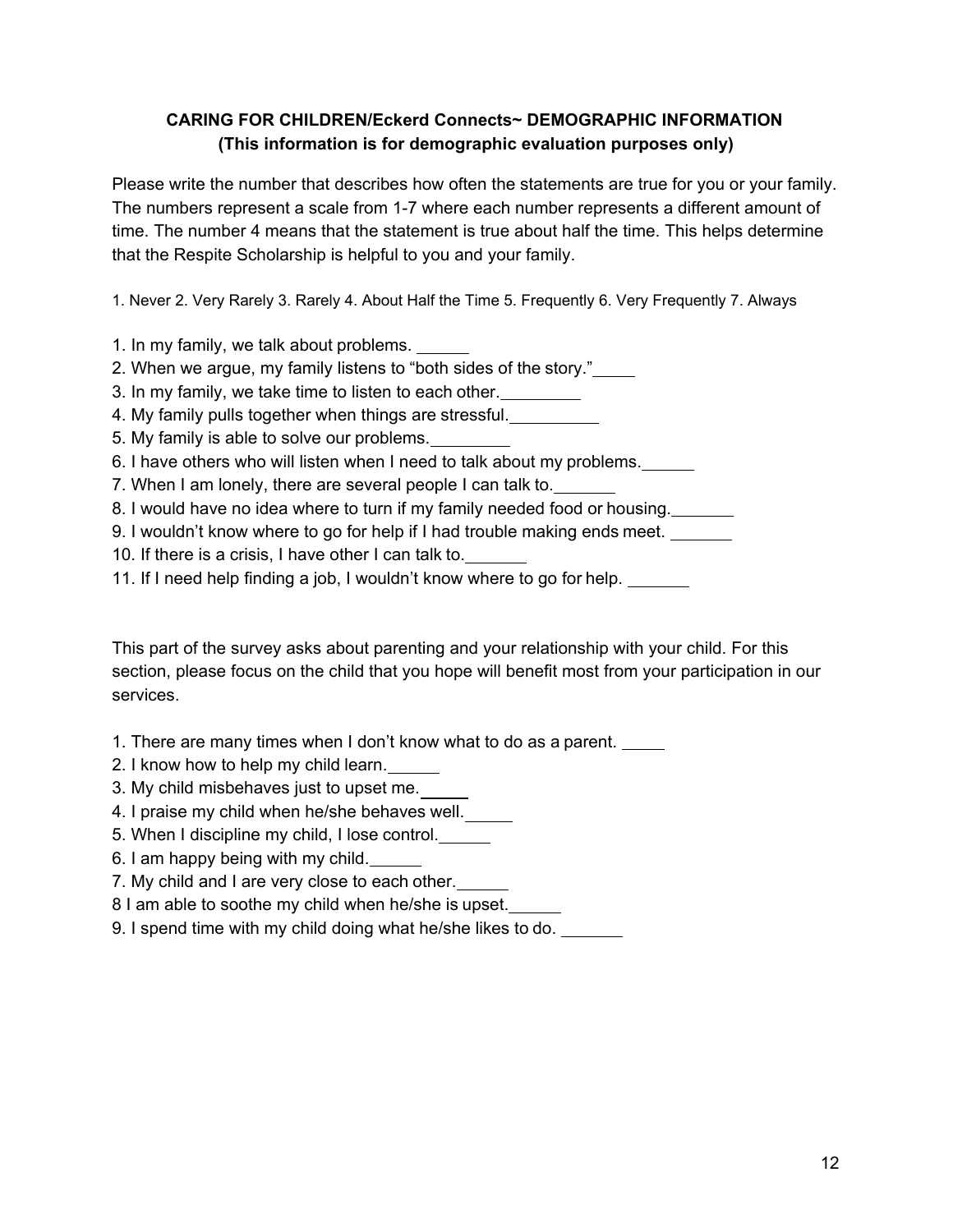

NOTE:

**CARING FOR** 

**CHILDREN** 

a program of **@eckerd** 

- Only Substance Use related records pertaining to involuntary commitments and/or situations where state and federal law require parental consent for treatment are covered by the organization's general version of the Authorization for Release of Information form.
- All other Substance Use records require a separate Substance Use specific authorization form signed only by the client. This is an authorization for release of such information regarding the below identified individual:

| Name:                              | DOB:            | Program Name: Respite Scholarship |  |                             |
|------------------------------------|-----------------|-----------------------------------|--|-----------------------------|
| Program Address: 225 E Chestnut St | City: Asheville |                                   |  | State: NC   Zip Code: 28801 |

| The Effective Date of this form is: NA                  | This form will expire on: NA                             |
|---------------------------------------------------------|----------------------------------------------------------|
| (Please note that if the signatures at the end of this  | (The Expiration Date above may not be greater than       |
| form are dated after the Effective Date noted above,    | one year from the Effective Date. If the date above is   |
| the latest signature date shall be the Effective Date.) | blank, this form will expire one year from the Effective |
|                                                         | Date.)                                                   |

I hereby authorize Caring for Children/Eckerd Connects to:

**A.** Release and/or obtain, or not permit the below protected and confidential information regarding me as directed below:

| <b>SPECIFIC DOCUMENTATION</b> | RELEASE and/or OBTAIN, No or NA |                                            |                 |           |
|-------------------------------|---------------------------------|--------------------------------------------|-----------------|-----------|
|                               |                                 | Release To $\Box$ $\Phi$ btain From $\Box$ | No <sub>1</sub> | <b>NA</b> |
|                               | Release To $\Box$               | Obtain From $\Box$                         | No <sub>l</sub> | <b>NA</b> |
|                               | Release To $\Box$               | Obtain From $\Box$ No $\Box$               |                 | <b>NA</b> |
|                               | Release To $\Box$               | Obtain From                                | No L            | <b>NA</b> |
|                               | Release To $\Box$               | Obtain From $\Box$                         | No $\Gamma$     | <b>NA</b> |
|                               | Release To $\Box$               | Obtain From $\Box$                         | $N$ o           | NÆ        |

#### **B.** With the following party:

| Name or Title:               |  |
|------------------------------|--|
| Agency Name (if applicable): |  |
| Address:                     |  |
| Phone Number:                |  |
| Email Address:               |  |
| Fax Number:                  |  |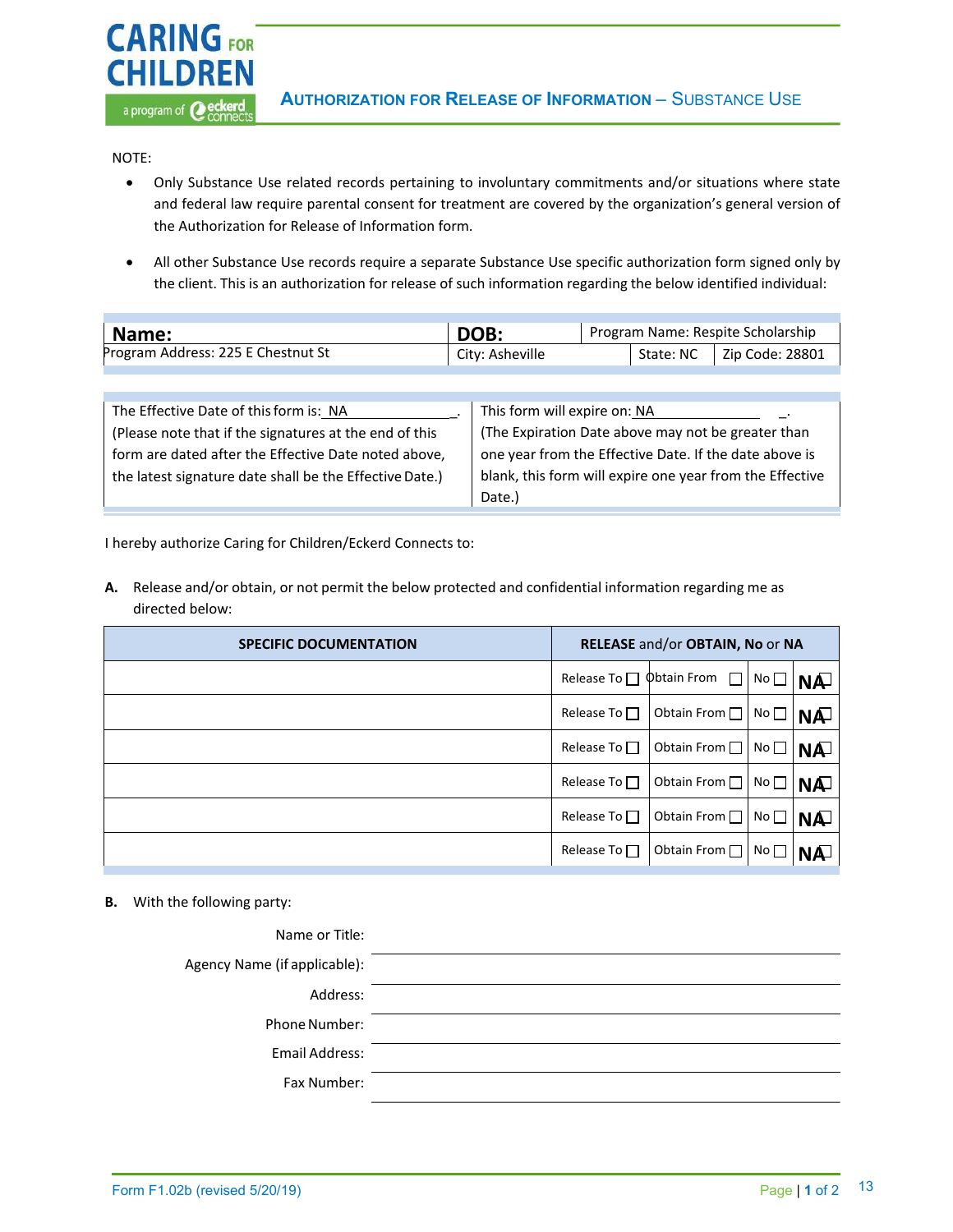

This information may be used only for the specific purpose of (check as many of the following that are applicable):

- Development and Implementation of Individualized Service Plan / Plan of Care / Treatment Plan
- $\Box$  Coordination of Services
- $\Box$  Referral for New Service
- $\Box$  Monitoring of Services
- **Client Request to Release**

# $\Box$  NA:

Any limitations that I impose on Caring for Children/Eckerd Connects with respect to this Authorization are stated as follows:

My signature below acknowledges that:

- I have been informed of the specific type of information that has been requested and give my consent voluntarily.
- The purpose of releasing information and confidentially has also been explained to me.
- I understand that the provision of services is not based on my decision concerning the release of information or signing this Authorization.
- I understand that my records are protected under Federal and State regulations governing the confidentiality of Medical Records including Mental Health, STD's (including HIV-AIDS), and Alcohol and Drug Abuse Patient Records (42 CFR, Part 2).
- I have been informed and understand that information disclosed or received pursuant to this Authorization may be subject to redisclosure by the recipient and no longer be protected by Federal and State law.
- I understand that this Authorization may be revoked at any time with written notice to Caring for Children/Eckerd Connects - Attn: Records Custodian, 100 Starcrest Drive, Clearwater, FL 33765 - except to the extent that the information has already been released based upon this consent.
- I understand that this Authorization is not automatically renewable. Per my request, this Authorization will expire on the date noted above unless that space is left blank, then this Authorization will expire exactly one year from today. Under no circumstances will this Authorization last longer than one year from today. Except as required by law, this Authorization will remain valid through the expiration date above, unless effectively revoked in writing by me, before this date.
- I have read this Authorization or it has been read to me, and I understand its content to my satisfaction.

| <b>Guardian Name:</b>                                           |         |        |
|-----------------------------------------------------------------|---------|--------|
| (Signature)                                                     | (Print) | (Date) |
|                                                                 |         |        |
|                                                                 |         |        |
|                                                                 |         |        |
|                                                                 |         |        |
|                                                                 |         |        |
|                                                                 |         |        |
| A copy of this Authorization has been offered and was accepted. |         |        |
|                                                                 |         |        |
|                                                                 |         |        |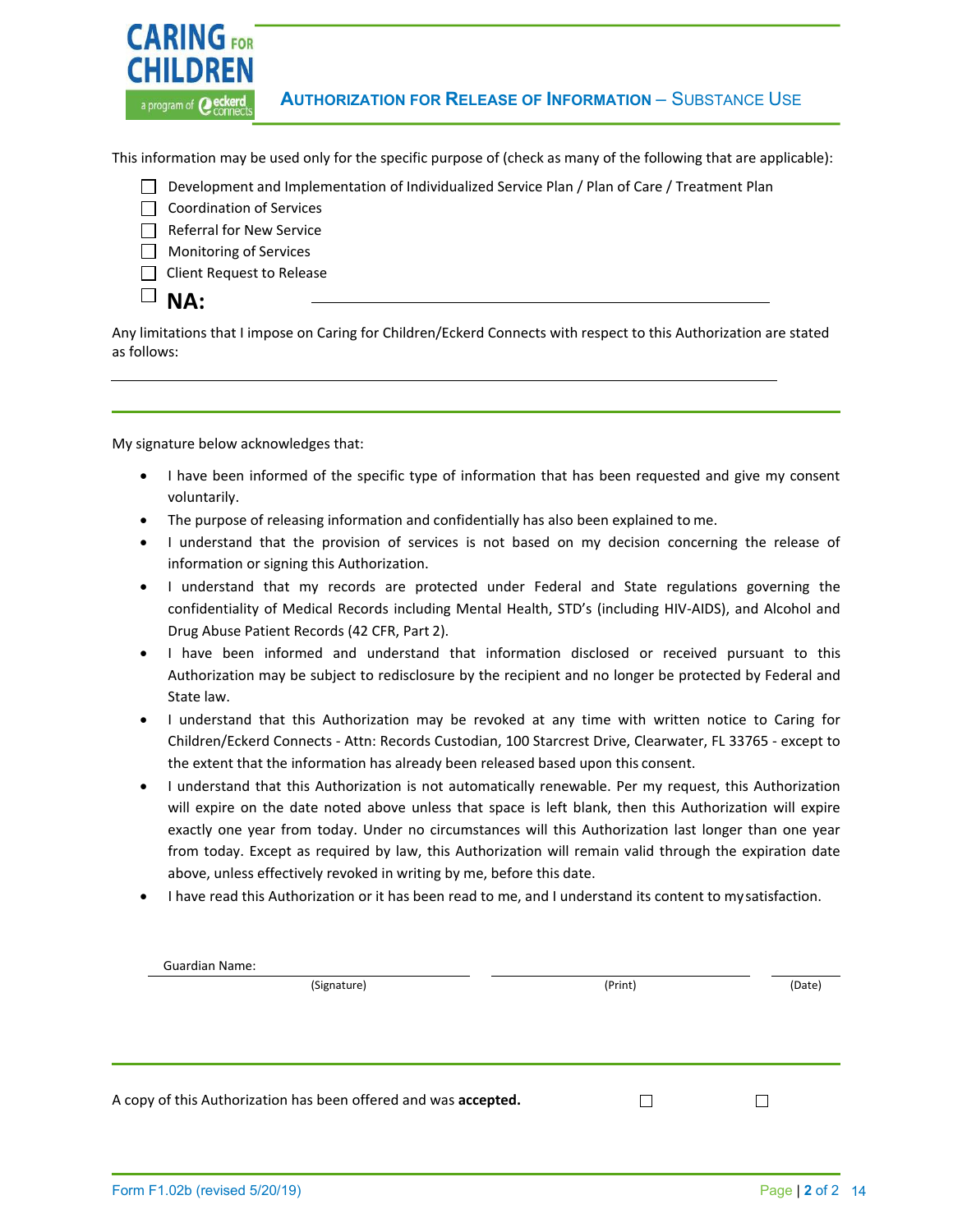NOTE: Psychotherapy Records are records of a mental health professional documenting or analyzing the contents of conversation during a private counseling session or a group, joint, or family counseling session kept separate from the rest of the individual's medical record. Psychotherapy Records disclosed or received by Caring for Children/Eckerd Connects may be in any form including written, verbal, video, audio or any other medium. (If Caring for Children/Eckerd Connects must exchange information other than Psychotherapy Records, please complete both this Authorization form and an Authorization form for the other information using Caring for Children/Eckerd Connects' Authorization for Release of Information – Form F1.02b.)

This is an authorization for release of such information regarding the below identified individual:

| Name:                              | DOB:            | Program Name: Respite Scholarship |           |                 |
|------------------------------------|-----------------|-----------------------------------|-----------|-----------------|
| Program Address: 225 E Chestnut St | City: Asheville |                                   | State: NC | Zip Code: 28801 |

| The Effective Date of this form is: NA                  | This form will expire on: NA                             |
|---------------------------------------------------------|----------------------------------------------------------|
| (Please note that if the signatures at the end of this  | (The Expiration Date above may not be greater than       |
| form are dated after the Effective Date noted above,    | one year from the Effective Date. If the date above is   |
| the latest signature date shall be the Effective Date.) | blank, this form will expire one year from the Effective |
|                                                         | Date.)                                                   |

I hereby authorize Caring for Children/Eckerd Connects to:

**A.** Release and/or obtain, or not permit the below protected and confidential information regarding the above named Client as directed below:

| <b>SPECIFIC DOCUMENTATION</b> | RELEASE and/or OBTAIN, No or NA |                    |                 |           |
|-------------------------------|---------------------------------|--------------------|-----------------|-----------|
|                               | Release To $\Box$               | Obtain From $\Box$ | No              | <b>NA</b> |
|                               | Release To $\Box$               | Obtain From $\Box$ | No <sub>1</sub> | <b>NA</b> |
|                               | Release To $\square$            | Obtain From $\Box$ | No <sub>1</sub> | <b>NA</b> |
|                               | Release To $\Box$               | Obtain From □      | No l            | <b>NA</b> |
|                               | Release To $\Box$               | Obtain From $\Box$ | No <sub>1</sub> | <b>NA</b> |
|                               | Release To $\Box$               | Obtain From $\Box$ | No $\sqcap$     | ΝĀ        |

**B.** With the following party:

**CARING FOR** 

**CHILDREN** 

| Name or Title:               |  |
|------------------------------|--|
| Agency Name (if applicable): |  |
| Address:                     |  |
| Phone Number:                |  |
| Email Address:               |  |
| Fax Number:                  |  |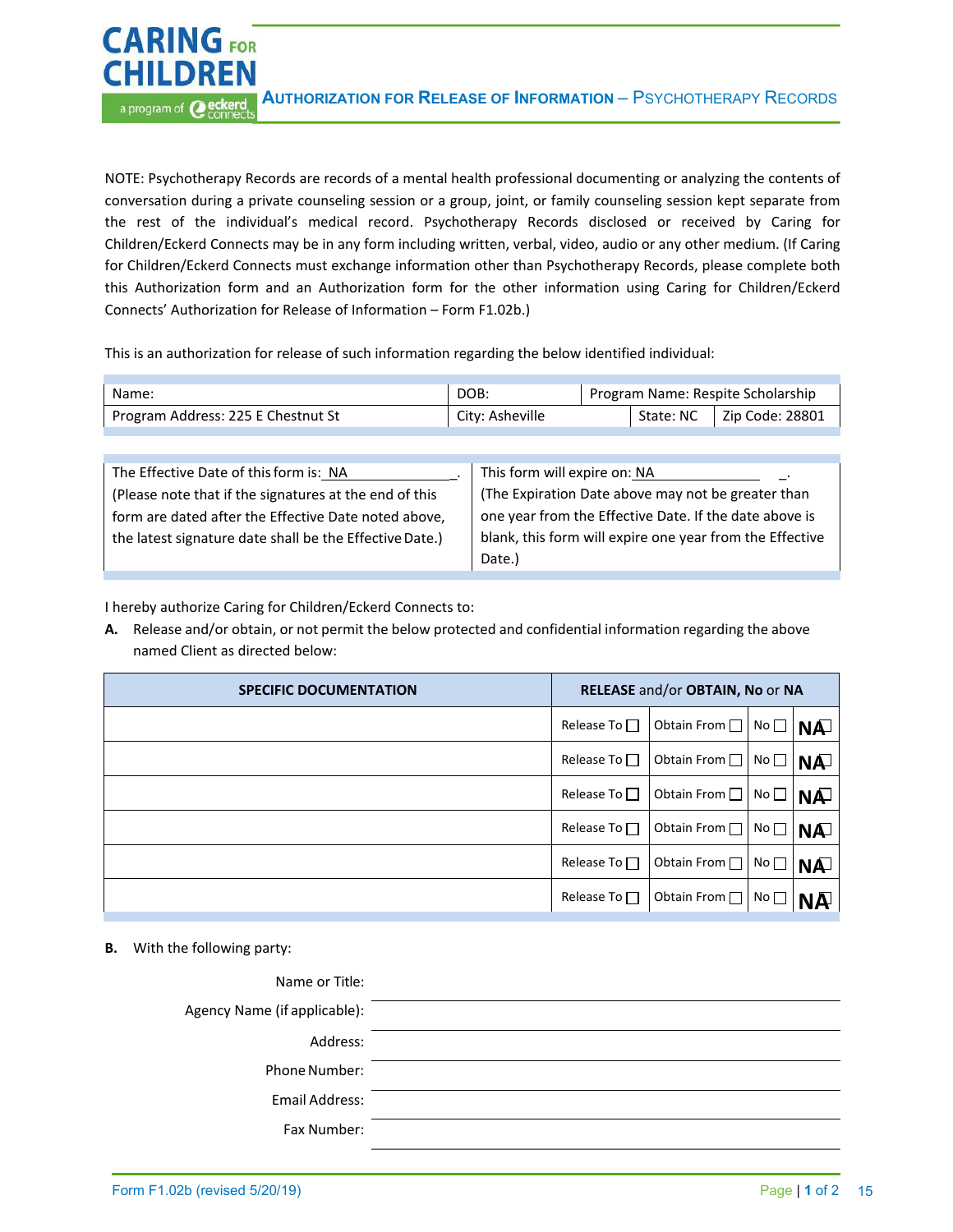**CARING FOR CHILDREN AUTHORIZATION FOR RELEASE OF INFORMATION – PSYCHOTHERAPY RECORDS** a program of **@eckerd** 

This information may be used only for the specific purpose of (check as many of the following that are applicable):

- Development and Implementation of Individualized Service Plan / Plan of Care / Treatment Plan
- Coordination of Services
- $\Box$  Referral for New Service
- **Monitoring of Services**
- □ Parent Request to Release
- $\Box$  Client (Over 18 years of age) Request to Release

 $\Box$  NA

Any limitations that I impose on Caring for Children/Eckerd Connects with respect to this Authorization are stated as follows:

My signature below acknowledges that:

- I have been informed of the specific type of information that has been requested and give my consent voluntarily.
- The purpose of releasing information and confidentially has also been explained to me.
- I understand that the provision of services is not based on my decision concerning the release of information or signing this Authorization.
- I understand that my records are protected under Federal and State regulations governing the confidentiality of Medical Records including Mental Health, STD's (including HIV-AIDS), and Alcohol and Drug Abuse Patient Records (42 CFR, Part 2).
- I have been informed and understand that information disclosed or received pursuant to this Authorization may be subject to redisclosure by the recipient and no longer be protected by Federal and State law.
- I understand that this Authorization may be revoked at any time with written notice to Caring for Children/Eckerd Connects - Attn: Records Custodian, 100 Starcrest Drive, Clearwater, FL 33765 - except to the extent that the information has already been released based upon this consent.
- I understand that this Authorization is not automatically renewable. Per my request, this Authorization will expire on the date noted above unless that space is left blank, then this Authorization will expire exactly one year from today. Under no circumstances will this Authorization last longer than one year from today. Except as required by law, this Authorization will remain valid through the expiration date above, unless effectively revoked in writing by me, before this date.
- I have read this Authorization or it has been read to me, and I understand its content to my satisfaction.

| Legal Guardian: Value of Australian                                                                                                                                                                                           |         |               |
|-------------------------------------------------------------------------------------------------------------------------------------------------------------------------------------------------------------------------------|---------|---------------|
| (Signature)                                                                                                                                                                                                                   | (Print) | (Date)        |
| Legal Guardian's relationship to Client: Negation of the state of the state of the state of the state of the state of the state of the state of the state of the state of the state of the state of the state of the state of |         |               |
| A copy of this Authorization has been offered and was accepted.                                                                                                                                                               |         |               |
| Form F1.02b (revised 5/20/19)                                                                                                                                                                                                 |         | Page   2 of 2 |

16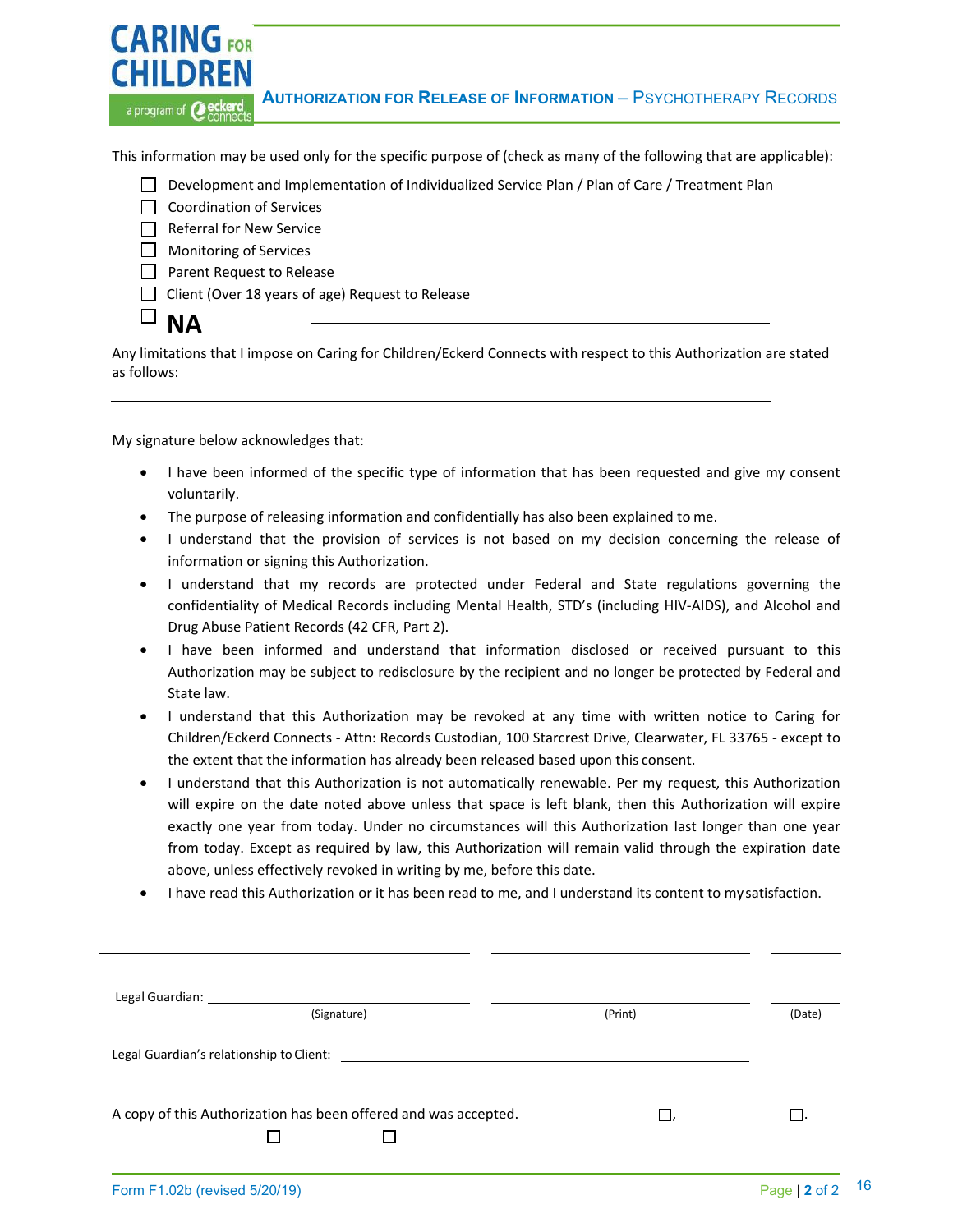

### **AUTHORIZATION FOR RELEASE OF INFORMATION**

This is an authorization for release of information regarding the below identified individual:

| Name:                              | DOB:            | Program Name: Respite Scholarship |  |                             |
|------------------------------------|-----------------|-----------------------------------|--|-----------------------------|
| Program Address: 225 E Chestnut St | City: Asheville |                                   |  | State: NC   Zip Code: 28801 |
|                                    |                 |                                   |  |                             |

| The Effective Date of this form is: NA                  | This form will expire on: NA                             |
|---------------------------------------------------------|----------------------------------------------------------|
| (Please note that if the signatures at the end of this  | (The Expiration Date above may not be greater than       |
| form are dated after the Effective Date noted above,    | one year from the Effective Date. If the date above is   |
| the latest signature date shall be the Effective Date.) | blank, this form will expire one year from the Effective |
|                                                         | Date.)                                                   |

I hereby authorize Caring for Children/Eckerd Connects to:

**A.** Release and/or obtain, or not permit the below protected and confidential information regarding the above named Client as directed below:

| <b>INFORMATION</b>                      | <b>SPECIFIC DOCUMENTATION</b> |                     | RELEASE and/or OBTAIN, No or NA |                                                          |            |
|-----------------------------------------|-------------------------------|---------------------|---------------------------------|----------------------------------------------------------|------------|
| Discharge Summary                       |                               | Release To $\Box$   | Obtain From $\Box$              | $N$ <sup>O</sup> $\Box$ $N$ <sup><math>\Box</math></sup> |            |
| Educational/Vocational Plans or         |                               | Release To $\Box$   | Obtain From $\Box$              | No <sub>l</sub>                                          |            |
| Records                                 |                               |                     |                                 |                                                          | <b>NA</b>  |
| HIV/AIDS Related Information            |                               | Release To $\Box$   | Obtain From $\Box$              | No <sub>1</sub>                                          | <u>INA</u> |
| <b>Medical History</b>                  |                               | Release To □        | Obtain From $\Box$              | No <sub>1</sub>                                          | <u>INA</u> |
| <b>Physical Examination</b>             |                               | Release To          | Obtain From                     | No <sub>1</sub>                                          | <b>NA</b>  |
| <b>Progress Reports</b>                 |                               | Release To $\Box$   | Obtain From $\Box$              | No <sub>1</sub>                                          | <b>INA</b> |
| <b>Psychological Evaluation/Reports</b> |                               | Release To $\Gamma$ | Obtain From $\Box$              | No <sub>1</sub>                                          | <b>INA</b> |
| Service/Treatment Plan                  |                               | Release To $\Gamma$ | Obtain From $\Box$              | No <sub>1</sub>                                          | <u>INA</u> |
| Social History                          |                               | Release To $\Gamma$ | Obtain From $\Box$              | No <sub>1</sub>                                          | <b>NA</b>  |
| Substance Use (see below NOTE)          |                               | Release To $\Box$   | Obtain From                     | No <sub>1</sub>                                          | <b>INA</b> |
| Other                                   |                               | Release To $\Box$   | Obtain From $\Box$              | ∣No⊓                                                     | INAJ       |

NOTE: A separate Authorization must be completed to have this information released for each of the following:

- Any exchange of Psychotherapy records (i.e., separately kept records of a mental health professional documenting/analyzing the contents of counseling sessions) must be authorized using the separate authorization form for Psychotherapy Records. (If Caring for Children/Eckerd Connects must exchange psychotherapy records as well as other information listed above, please complete both this authorization form and the authorization form for psychotherapy records.)
- Only Substance Use records pertaining to involuntary commitments and/or situations where state and federal law require parental consent for treatment are covered by this Authorization.

All other Substance Use records require a separate Substance Use specific authorization form signed only by the client.

**B.** With the following party:

| Name or Title:               |  |
|------------------------------|--|
| Agency Name (if applicable): |  |
| Address:                     |  |
| <b>Phone Number:</b>         |  |
| Email Address:               |  |
| Fax Number:                  |  |